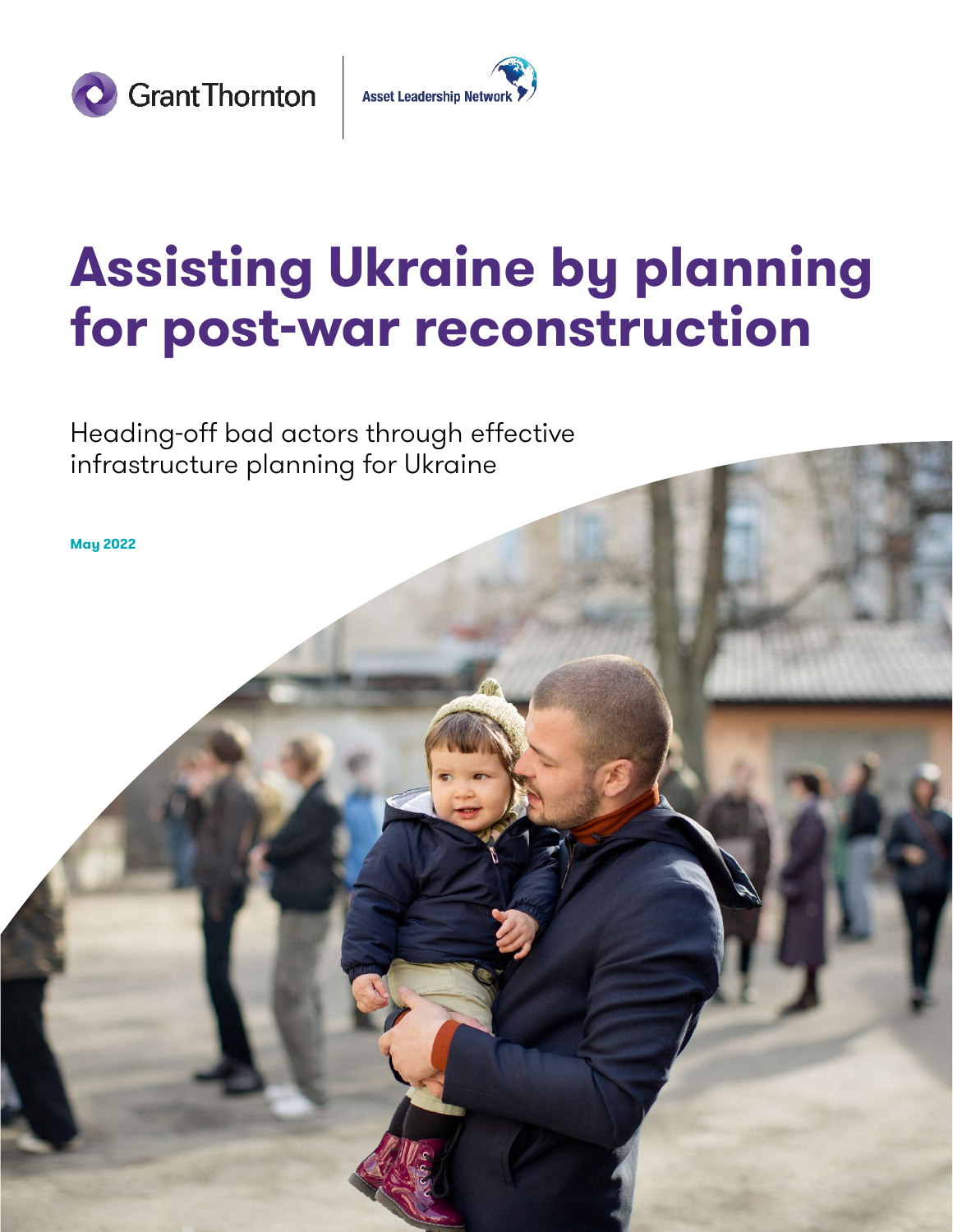If you are anything like me, you have been glued to the news from Ukraine since the unprovoked Russian invasion began. The tragedy unfolding across a sovereign democratic nation and mounting loss of innocent life is too much for many to bear.

We hope the senseless attack ends soon, and should Ukraine succeed in reaching an agreement with Russia, concerned global citizens must be prepared for a long rebuilding effort. As Russia continues missile strikes and wanton destruction across the country, the concern increases that reconstruction will take years to accomplish. Critical infrastructure, such as roads, water, natural gas lines and electrical grids have been severely damaged from massive bombardment - not to mention the impact on services related to schools, hospitals and businesses needed for the eventual resumption of basic life, however distant that may be.

And it is not simply a matter of rebuilding infrastructure. The resumption and control of critical social services to the public is of high importance. Drawing on lessons learned from other conflicts throughout the world, outside bad actors are often quick to fill the post -conflict void for all services. We have learned that bad actors frequently exploit the needs of suffering people and create an avenue for long -term control and influence over critical services such as water, power, education, and other services. Bad actors may utilize this opportunity to wrestle control from a democratically elected government by seeking to restore a sense of stability. While different in many ways, this dynamic has been prevalent throughout countries in the Middle East, South America, Central America, and North Africa for many years. As a result, democratic improvement has been slow to take hold, if at all.

To prevent bad actors from gaining influence and hindering democracy's prospects, action needs to be taken now to begin planning for the rebuilding effort. Beyond identifying critical infrastructure needs, the creation of a rapid, agile, and non traditional plan is needed to provide the services to critical areas most in need, particularly those in outlying areas. This plan should involve Ukrainian citizens, it should be data centric, and it should use best practice standards for asset management such as ISO 55000, which focuses on the value or impact of assets on the intended benefactors. Lastly, the plan should be flexible for non -profit actors involved with execution to offer the most assistance possible.